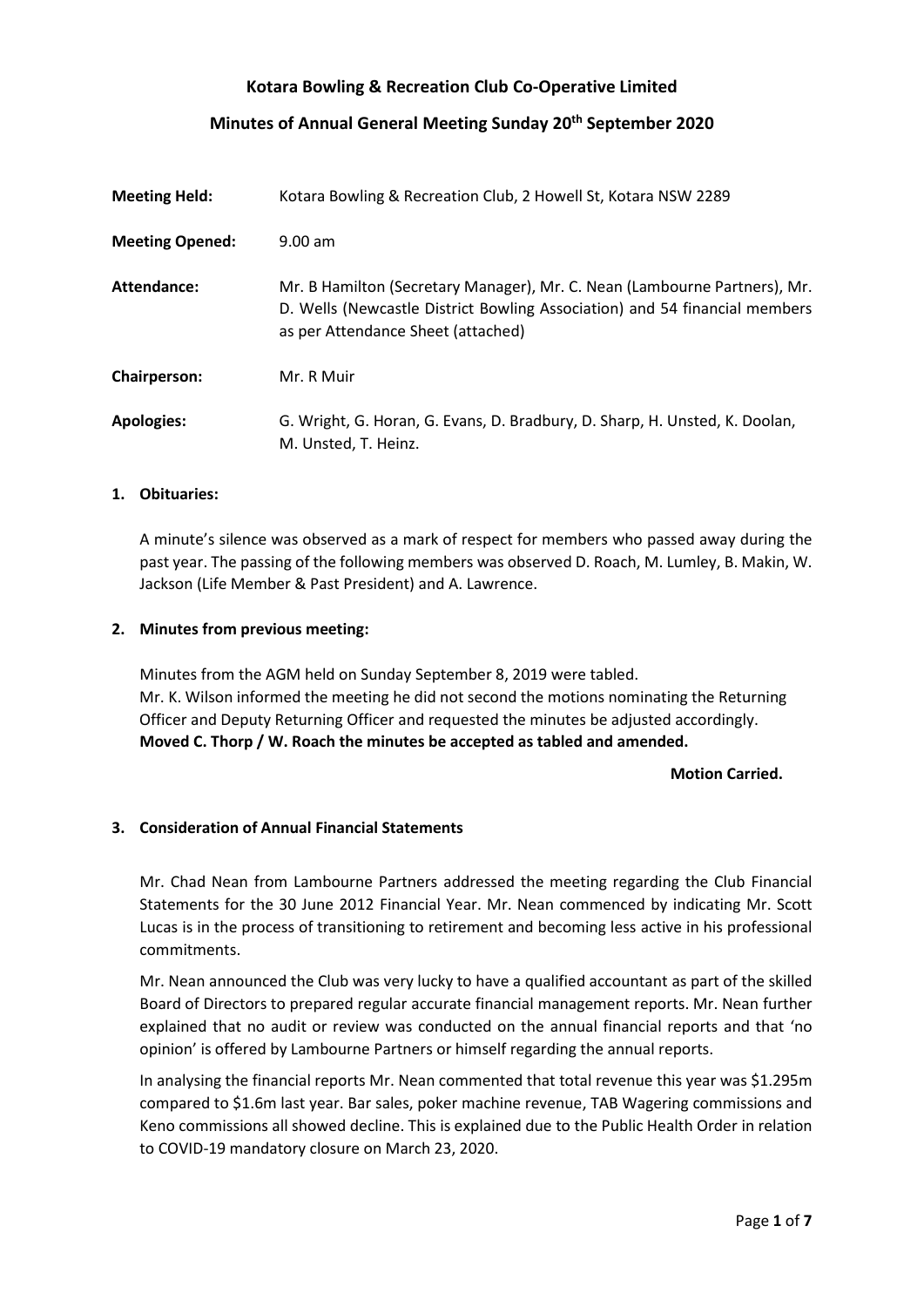The profit result of \$161,000 compared to last years loss of \$105,000 is a significant improvement, having said this the result included \$14,000 insurance recovery, \$41,000 in donations and \$115,000 in government subsidies and support. Mr. Nean continued indicating the Board of Directors have done a good job throughout the year continuing to reduce costs and improve efficiencies.

The Cash Flow Statement indicates strong cash flow from operating activities in both the current and previous year. The Club has successfully controlled costs throughout the year.

Mr. Nean indicated the Club's current trade 'maintains ourselves', however, in addressing the question about the Club being a 'going concern' it is difficult to answer in the unpredictable challenging times of COVID-19. The Club's positive Net Members Equity position provides a good starting point to 'push off' and move forward.

Mr. J Biscan-Roberts proceeded to address the meeting expressing his thanks to the Club members and the Board of Directors for their contribution and support during challenging times. Mr. Biscan-Roberts highlighted there is a significant difference between the paper profit being reported and the cash flow surplus and the fact the Club has been focusing on clearing debt which was almost done before COVID-19 hit in March 2020. The Club profit at the end of February was \$75,000 and that an annual result was likely to be \$100k before COVID-19. Adding back depreciation of \$100k would have delivered a \$200k result before non cash expenses. The Board of Directors aim to continue to clean up the Balance Sheet and clear debt including member loans that have been outstanding since 2012.

The members were reminded the Board of Directors post a financial report on the notice board every quarter to provide updates on the financial performance and position of the Club.

Mr. G. Lott questioned whether the result is as strong as being reported given the addbacks of \$115k in government support and \$40k in donated loans meaning only about a \$4,000 profit.

Mr. J. Biscan Roberts indicated the JobKeeper Wage Subsidy component should not be discounted from the profit result as the Club would not have needed to pay the wages if it did not participate in the JobKeeper Wage Subsidy and the Club has been paying wages above the subsidy levels.

# **Moved D. Cross / G. Milburn the Annual Financial Statements for 30th June 2020 be accepted as tabled and discussed. Motion Carried. Motion Carried. Motion Carried.**

# **4. Presidents Report**

Mr. R. Muir delivered his verbal Presidents Report to the meeting. In his report he highlighted the challenges and issues faced by the Club with COVID-19 including the operational compliance to COVID19 Safety Plans creating additional responsibilities on staff, limited trading hours and the impact on members' behaviour with increased member citations. The President thanked Club Volunteers for their efforts and commitment during the year identifying individual contributors. The President also thanked the members for their ongoing support, staff for their efforts during a challenging time, CK's Restaurant and fellow directors on the board.

The President made special mention acknowledging the contribution of the Flying Bowlers and Kotara Women's Bowling Club with the donation of their respective loans to the Club. These actions allowed the Club to present a positive Balance Sheet which enabled the Club to sure up it's immediate future securing a \$200,000 loan through the Federal Government Loan Scheme. The President highlighted that a bank will not lend to an entity with a negative asset balance.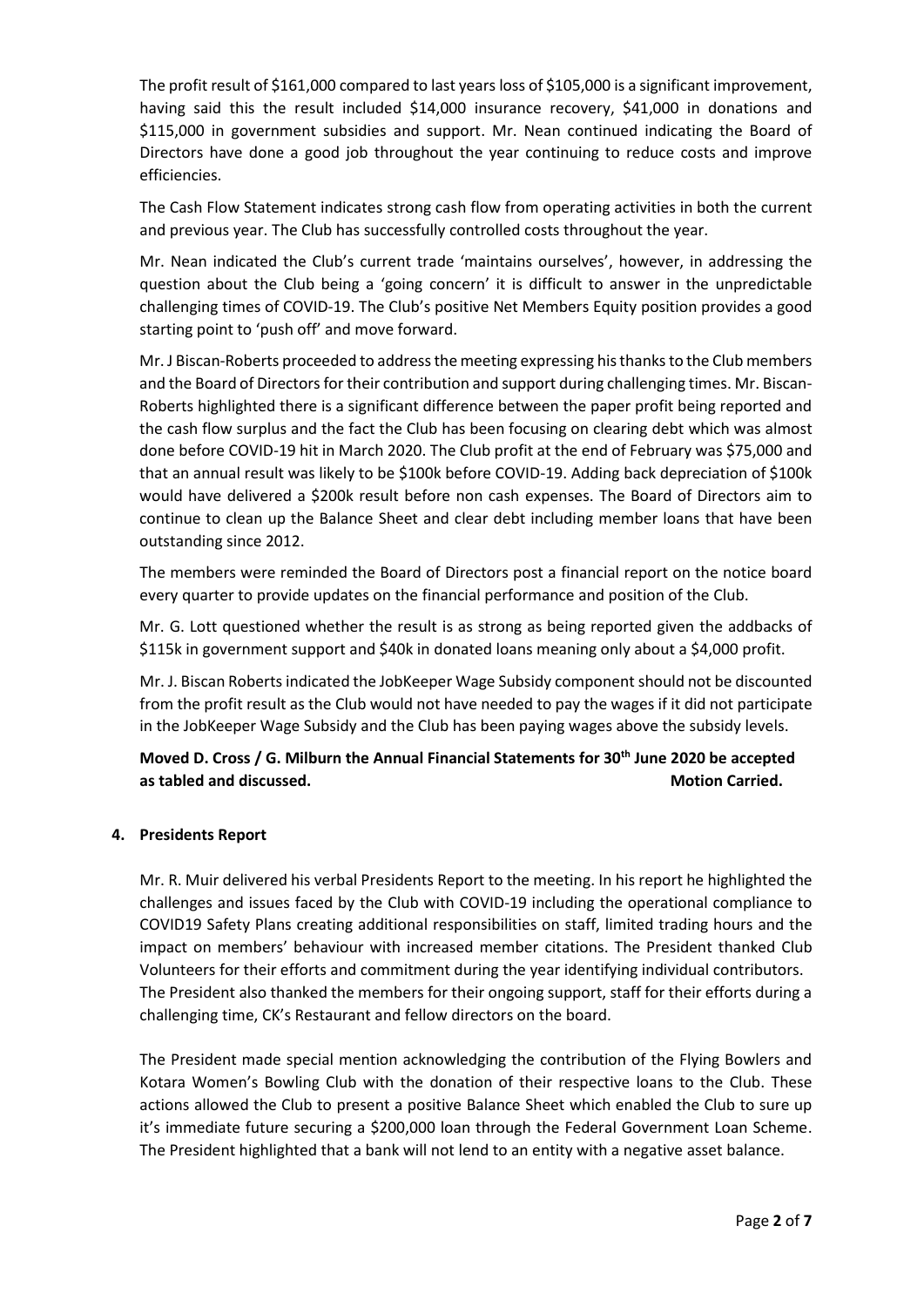The President also announced the proposal for the Club to repay members loans by the 30 June 2021 that were taken out in May 2012. The President thanked members for their patience waiting for the monies to be repaid and also expressed his appreciation to the majority of members that submitted to temperature checks and registering their visitation.

# **5. Consideration of Allowances**

The resolutions were tabled for consideration of the meeting with numerous comments contributed, questions asked and explanations delivered to provide clarity on their content, meaning and impact on the Club.

# **FIRST RESOLUTION**

That pursuant to the Registered Clubs Act:

- (a) The members hereby approve and agree to expenditure by the Club in a sum not exceeding \$5,000.00 until the next Annual General Meeting of the Club for the following activities of directors.
	- (i) The reasonable cost of a meal and beverage for each director immediately after a board or committee meeting on the day of that meeting when that meeting corresponds with a normal meal time.
	- (ii) Reasonable expenses incurred by directors in travelling to and from directors meetings or other duly constituted committee meetings as approved by the board from time to time on production of invoices, receipts or other proper documentary evidence of such expenditure.
	- (iii) Reasonable expenses incurred by directors in relation to such other duties including entertainment of special guests of the Club and other promotional activities performed by directors which activities and the expenses there from are approved by the board before payment is made on production of receipts, invoices or other proper documentary evidence of such expenditure.
- (b) The members acknowledge that the benefits in paragraph (a) above are not available to members generally but only for those who are directors of the Club.

It was resolved the First Resolution be approved **34 FOR** the motion **10 AGAINST** the Motion.

# **MOTION CARRIED**

# **SECOND RESOLUTION**

That pursuant to the Registered Clubs Act:

- (a) The members hereby approve and agree to expenditure by the Club in a sum not exceeding \$5,000.00 for the professional development and education of directors until the next Annual General Meeting and being:
	- (i) The reasonable cost of directors attending ClubsNSW Annual General Meeting, seminars, lectures, trade displays and other similar events as may be determined by the Board from time to time:
	- (ii) The reasonable cost of directors attending other Registered Clubs for the purpose of viewing and assessing their facilities and methods of operation provided such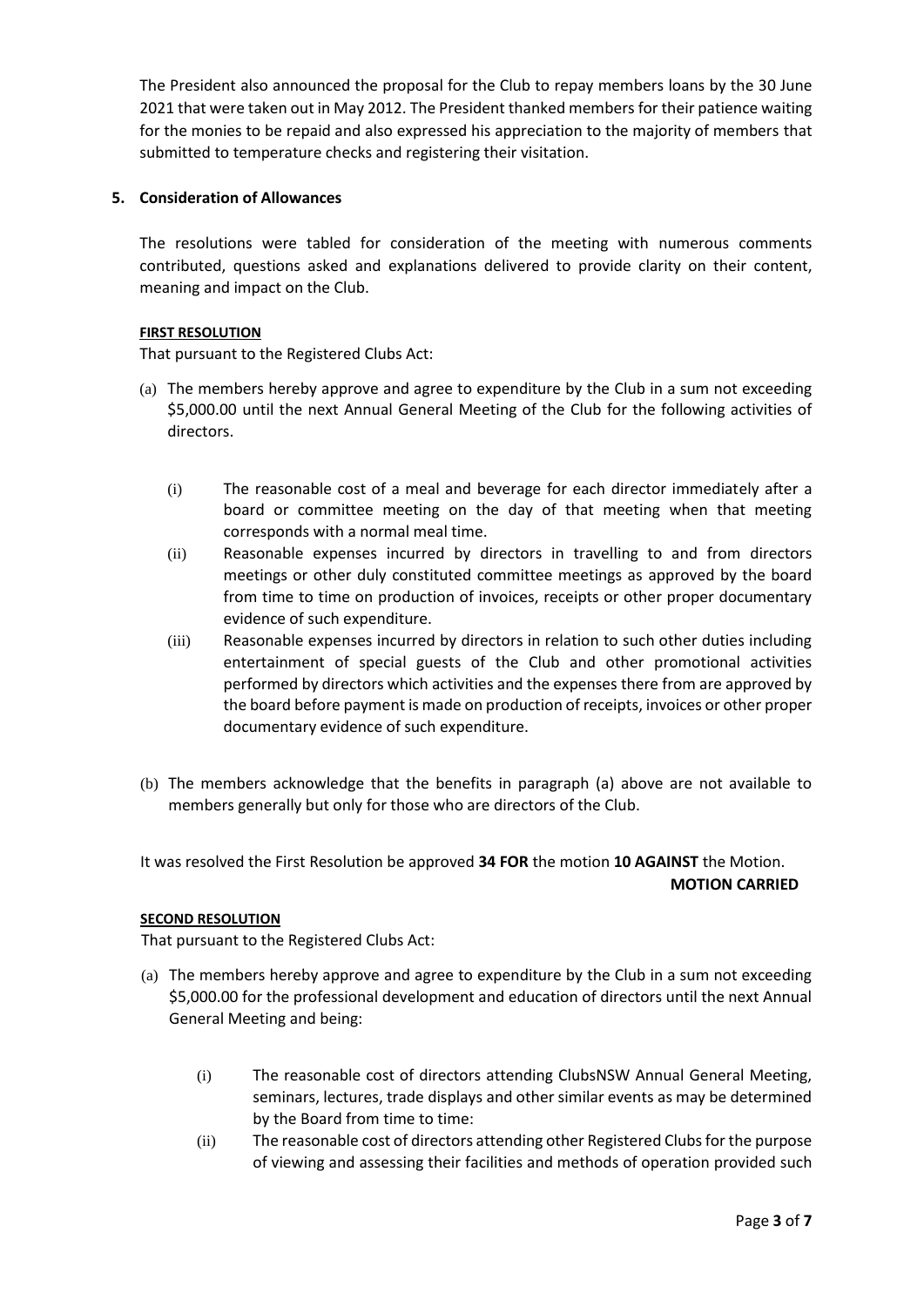attendances are approved by the Board as being necessary for the betterment of the Club.

(b) The members acknowledge that the benefits in paragraph (a) above are not available to members generally but only for those who are directors of the Club.

It was resolved the Second Resolution be approved **34 FOR** the motion **14 AGAINST** the Motion. **MOTION CARRIED**

### **THIRD RESOLUTION**

That the pursuant to the Registered Clubs Act the members approved that payment of the following Honoraria for the forthcoming year:

| (i) President's Honorarium       | \$2,200.00     |
|----------------------------------|----------------|
| (ii) Vice President's Honorarium | $$660.00$ each |
| (iii) Director's Honorarium      | $$440.00$ each |

It was resolved the Third Resolution be approved **23 FOR** the motion **14 AGAINST** the Motion. **MOTION CARRIED**

### **6. Election of Directors**

The Chairperson handed the meeting to the Returning Officer Mr. K. Farley.

Mr K. Farley informed the meeting The Notice of Nominations for positions of Vice President and Director were posted in the Club with the nomination period closing 6pm on Sunday  $6<sup>th</sup>$  September in accordance with the Rules of the Club.

For the Position of **VICE PRESIDENT** - 1 nomination received. **JARRAD BISCAN-ROBERTS** nominated by Ray Smith and seconded by Chris Collison. The nomination form was reviewed and confirmed to be correct and compliant. **DECLARE JARRAD BISCAN-ROBERTS VICE PRESIDENT FOR 3 YEAR TERM**.

For the Position of **DIRECTOR** - 1 nomination received. **RAY SMITH** nominated by Jarrad Biscan-Roberts and seconded by Chris Collison. The nomination form was reviewed and confirmed to be correct and compliant. **DECLARE RAY SMITH DIRECTOR FOR 3 YEAR TERM**.

Mr K. Farley confirmed with the meeting the current Club Directors to be;

| President:      | Mr. R. Muir           |
|-----------------|-----------------------|
| Vice President: | Mr. A. Blaker         |
| Vice President: | Mr. J. Biscan-Roberts |
| Director:       | Mr. R. Smith          |
| Director:       | Mr. C. Collison       |
| Director:       | Ms. L. Hnery          |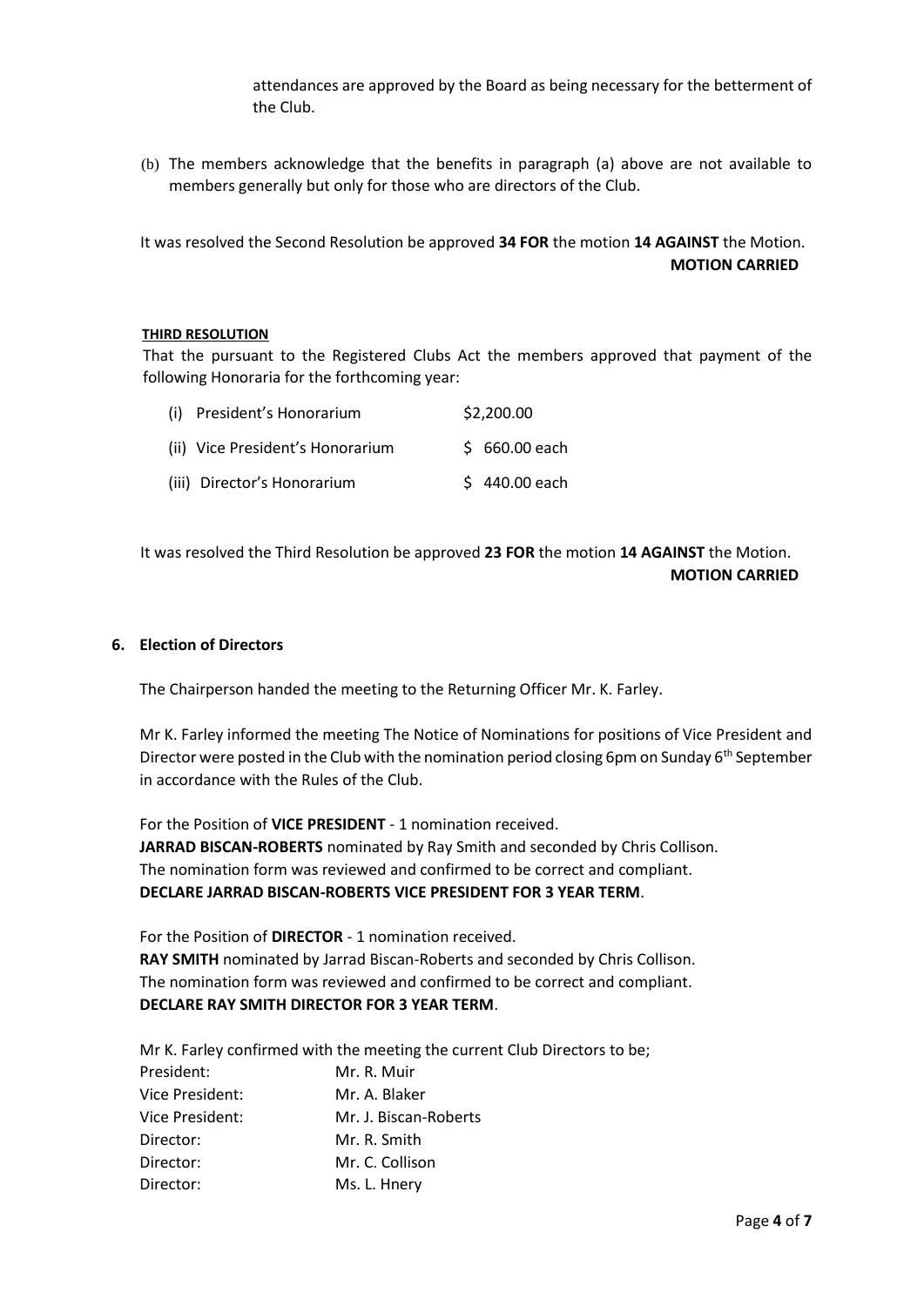# **7. Election of Returning Officer and Deputy Returning Officer**

**Moved G. Wilks / J. Biscan-Roberts nominate Ken Farley as Returning Officer.** Nomination accepted by Mr. K Farley. No other nominations received from the floor. Mr. K Farley elected unopposed.

**Moved K. Gilbert / A. Blaker nominate K. White as Deputy Returning Officer** Nomination accepted by Mr. K. White. No other nominations received from the floor. Mr. K. White elected unopposed.

### 8. **Election of Publicity Officer**

No nominations received from the floor. Position vacant.

### 9. **Appointment of Patron**

### **Moved R. Muir / K. Farley Mr. Gary Wright be nominated Club Patron**

Mr. R Muir indicated to the meeting Mr. Wright was prepared to accept nomination for the role of Patron.

No other nominations received for the position of Patron.

Mr. G Wright appointed as Patron.

### **10. Election of Greens Liaison Officer**

# **Moved G. Lott / J. Storrie Mr. K. Gilbert be nominated Greens Liaison Officer.** Nomination declined by Mr. K. Gilbert No other nominations received for the position of Greens Liason. Position Vacant.

# **11. Election of NDBA Delegates**

Mr. Don Wells, Treasurer of Newcastle District Bowling Association, briefly addressed the meeting qualifying that he is not operationally involved in conduct of the game of bowls but he did highlight the District has taken a hit in revenues due to COVID-19 and that NDBA employees are on JobKeeper and been working reduced hours. Mr. Wells commented that Kotara Bowling & Recreation Club's Financial Reports are 'satisfactory' given the challenging times.

**Moved B. McLeod / A. Blaker nominate Gerry Gairns as NDBA Delegate Moved K. Gilbert / R. Smith nominate B. McLeod as NDBA Delegate.** No other nominations received for the positions of NDBA Delegate. Mr. G. Gairns & Mr. B. McLeod accepted their nominations. Mr. G. Gairns & Mr. B. McLeod elected unopposed.

#### **12. Determine the Number of Selectors and the Method of Selection**

# **Moved C. Hanley / A. Blaker the Club appoint 2 selectors. Motion Carried**

No nominations received for Selector positions. Positions Vacant.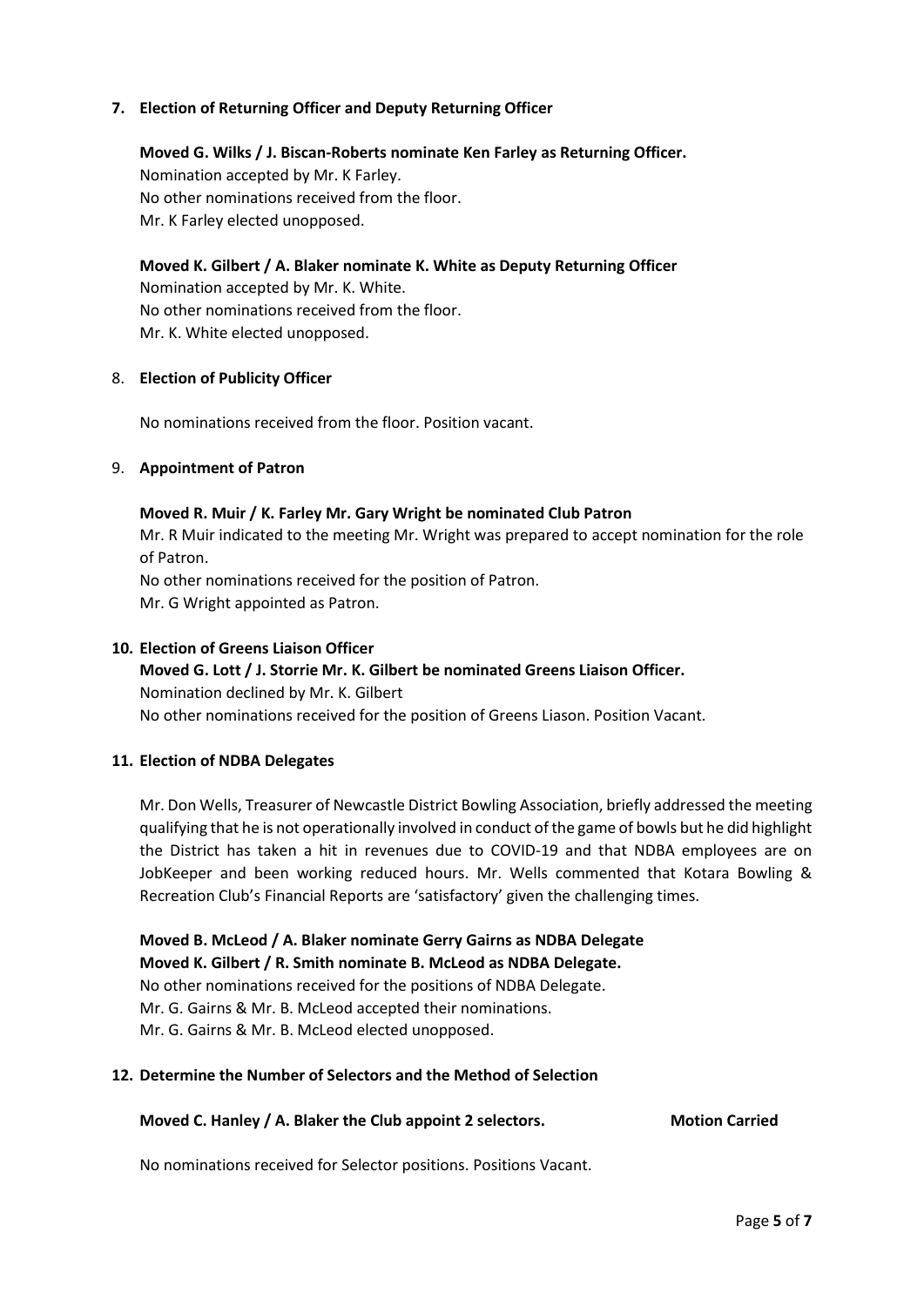# **13. Games Organiser**

No nominations received for Games Organiser position. Positions Vacant.

# **14. Recommendations to the Incoming Board:**

Mr. G. Lott suggested the eastern bowling green fence adjacent to the carpark requires attention as it has rusted and the structural integrity is compromised highlighting it is a safety concern.

Mrs. M. Storrie recommended the Club assess the urgency to replace or repair the Bowling Green Shade Solutions as they have deteriorated over time and do not operate as designed and built.

Mrs. M. Storrie enquired about the progress with Newcastle Council regarding the ground subsidence adjacent to the number 2 bowling green.

The meetings attention was drawn to the need to resurface the artificial grass to the bowling greens kerbing around the edges due to age.

# **15. General Business of which Due Notice has been Given:** Nil

# **16. General Business**

Ms. J. Law requested the Club consider opening at 9.30am on Thursday mornings to facilitate the Ladies Bowls Gala to commence at 10am in an attempt to beat the heat during summer. The meeting was informed an operational decision will be made soon.

Mrs. D. Bradbury asked if the Club was considering opening the Club on Tuesdays for Ladies Bowls Galas. The meeting was informed there were no plans at this time to open Tuesdays.

Mrs. M. Storrie asked about the Clubs trading hour strategy in conjunction with the gradual withdrawal of the JobKeeper Wage Subsidy. Was the Club going to reduce trading hours? The meeting was informed trading hours were not going to reduce, the approach was to gradually absorb the cost of wages as the subsidy support was withdrawn.

The question was asked about the resumption of Men's Bowls Galas on Wednesdays. The meeting was informed there were no plans at the current time to increase hours on a Wednesday to facilitate the return of the Wednesday Gala. The Club is controlling costs and regularly assessing its operations and trading hours.

The meeting was informed contract Greenkeeper, Jarrod Duncan, is returning tomorrow to resume his roles as the Club's Greenkeeper with the renovation of the No1 Green to commence in early October.

Mr. G. Wilks thanked the President and the Board of Directors for their time and efforts during the last year acknowledging the tough and unpopular decisions have been positive in moving the Club forward.